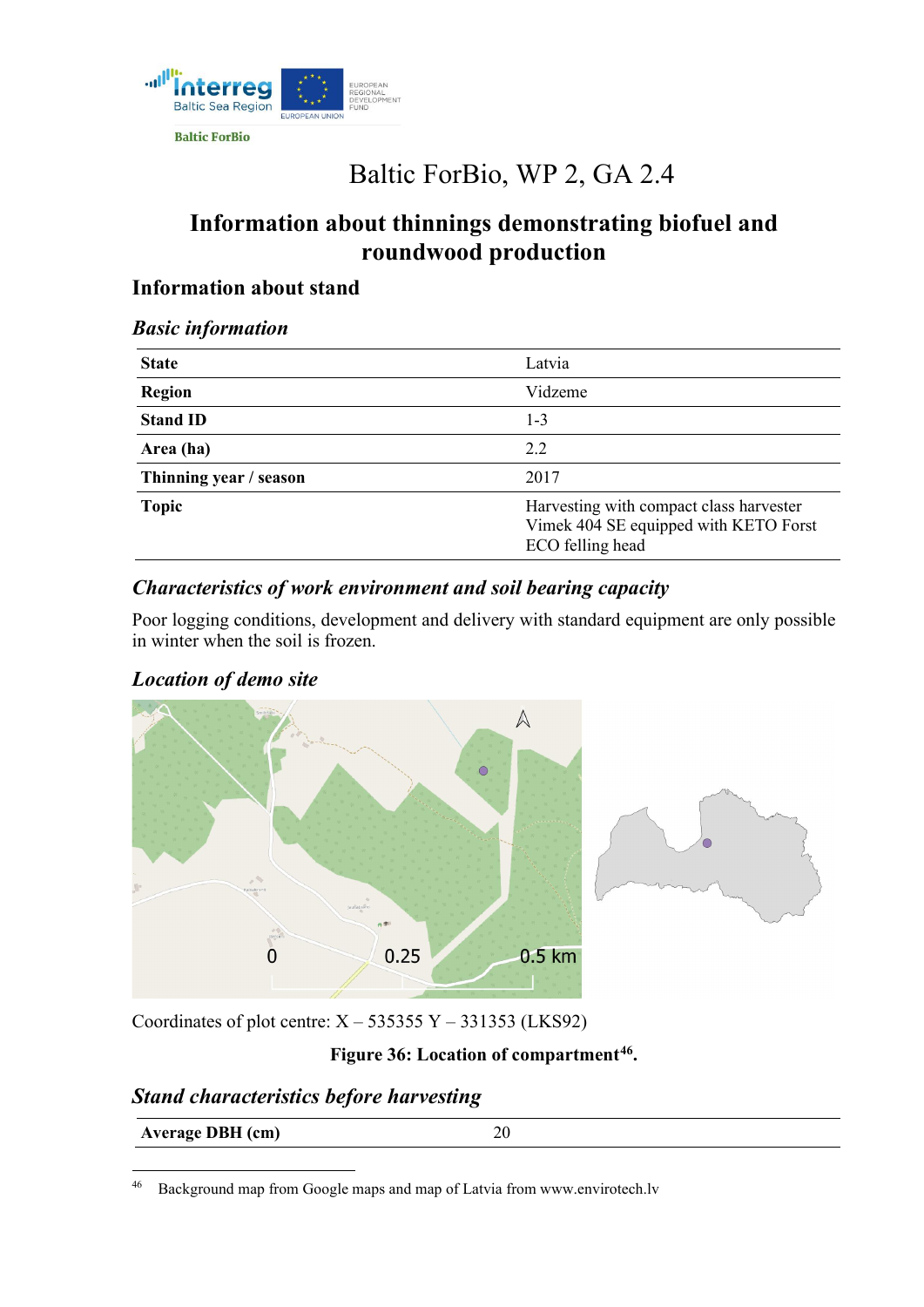

**Average height (m)** 17 **Number of trees (trees per ha-1 )** 940 **Growing stock (m3 ha-1 )** 245 **Stand composition** 10P **Stand age during thinning** 48 **Dominant species** Scots pine **Stand type** Nd (*Caricoso-phragmitosa*)

#### *Stand management targets*

To increase forest value by extraction of damaged and small size trees and to ensure favourable growth conditions in the stand. Harvesting is done so to reduce negative impact to environment (avoid ruts formation, mechanical damages of remaining trees and soil compaction). Small dimension trees should be used for biofuel production and from bigger trees standard roundwood assortments (small logs and pulpwood) should be produced.

#### *Stand characteristics after thinning*

| <b>Average DBH</b> (cm)                | 22         |
|----------------------------------------|------------|
| Average height (m)                     | 18         |
| Number of trees (trees per $ha^{-1}$ ) | 660        |
| Growing stock $(m^3 \text{ ha}^{-1})$  | 196        |
| <b>Stand composition</b>               | 10P        |
| <b>Dominant species</b>                | Scots pine |

#### *Mechanical damages due to thinning*

Damage to the remaining trees does not exceed 1%, no ruts have been found, although the harvesting was carried out in a season when this would not be possible with standard equipment.

#### *Applied work method in thinning*

Work order considers thinning to minimal basal area or number of trees according to average tree heigth after thinning.

Distance between technological corridors 20 m with "ghost paths" between the corridors, which are used only by harvester.

Logs are located along the technological corridors. Undergrowth trees are not extracted before mechanized thinning.

The work method applied considers production of standard roundwood assortments and firewood from tops and small dimension trees with at least 3 cm diameter at the top. Harvesting residues in technologic corridors.

Harvesting is done using compact class harvesterVimek 404 SE equipped with KETO Forst ECO felling head (10. Fig.). Harvester is equipped with CAT C2.2T engine (50 kW, 2700